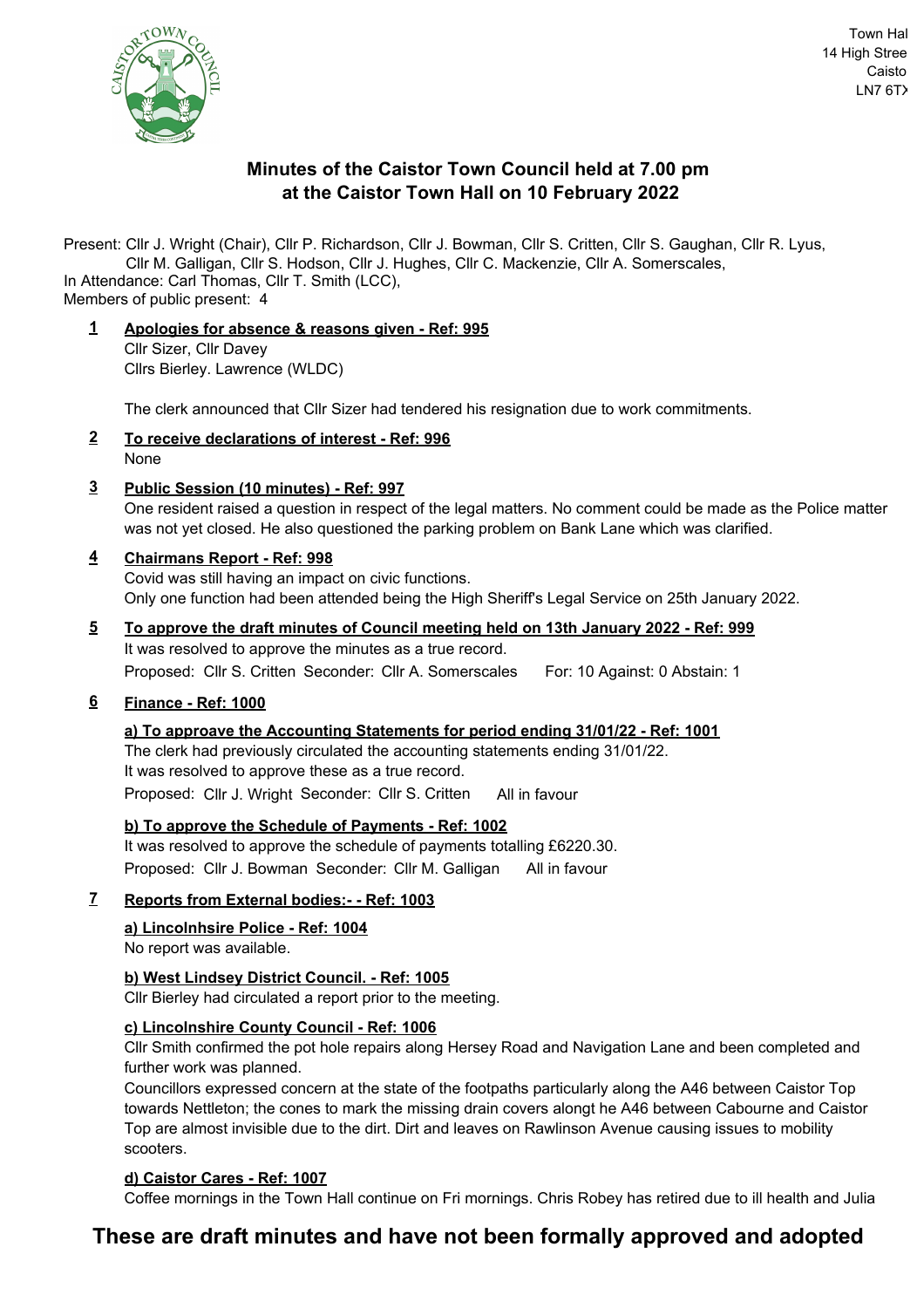

Whitaker has taken over as chair.

# **e) Caistor Goes - Ref: 1008**

An event leading on from the beer festival will be held for the Queens jubilee celebrations with afternoon teas being served. Steve Critten was thanked for being the treasurer and this role was now taken over by Jayne Bowman.

## **8 Reports from Committee's - Ref: 1009**

#### **a) Finance Committee - Ref: 1010**

Meetings were held with no matters arising.

## **b) Employment & Personnel Committee - Ref: 1011**

No meetings had taken place.

## **c) Market Committee - Ref: 1012**

Market was very quiet and volunteers were sought to put out and take in signage.

## **d) Economic Development Committee - Ref: 1013**

No meetings had taken place.

## **e) Town Hall Management Committee - Ref: 1014**

There was no matters arising.

## **9 Clerks Report & Parish Matters - Ref: 1015**

## **a) Appointment of Internal Auditor - Ref: 1016**

It was resolved to appoint Andy Hopkins as the Internal Auditor. Proposed: Cllr M. Galligan Seconder: Cllr S. Critten For: 10 Against: 0 Abstain: 1

## **b) Trees in Church Yard & Sports Ground - Ref: 1017**

It was resolved to appoint contractor C to undertake tree surveys at the Sports ground and churchyard. Proposed: Cllr A. Somerscales Seconder: Cllr J. Wright For: 10 Against: 0 Abstain: 1

## **c) Town Hall car park makeover - Ref: 1018**

The Clerk had circulated a proposal to give the Town Hall car park a makeover. It was resolved to go ahead with the proposal up to a maximum budget of £2000 from reserves. Proposed: Cllr S. Critten Seconder: Cllr J. Wright For: 8 Against: 0 Abstain: 3

## **d) Market Place Clock - Ref: 1019**

It was resolved to appoint Time Assured to maintain the Town clock at a cost of £145 per annum. Proposed: Cllr J. Wright Seconder: Cllr R. Lyus All in favour

## **e) Street Name Change - Ref: 1020**

There were no objections to the proposed name change of Mill View to Whitegate Rise.

## **f) New Caistor leaflet and town map. - Ref: 1021**

A draft of the new Caistor leaflet and map were circulated. It was suggested to expand the map and change the colour of text from green to an alternative colour.

## **h) Review Tracking Report - Ref: 1023**

## **15568 - CCTV at Sports Ground**

Pricing had been requested for CTC to take over the CCTV system. Prices would also being obtained for alternative systems.

## **15627 - Welcome Back Fund**

The Welcome Back Funding had now been exhausted. Caistor had received funding of £32407.

## **16482 - Highway Service - Volunteering Days**

Highway Services had agreed to provide the labour to refurbish the play areas. CTC would need to purchase

# **These are draft minutes and have not been formally approved and adopted**